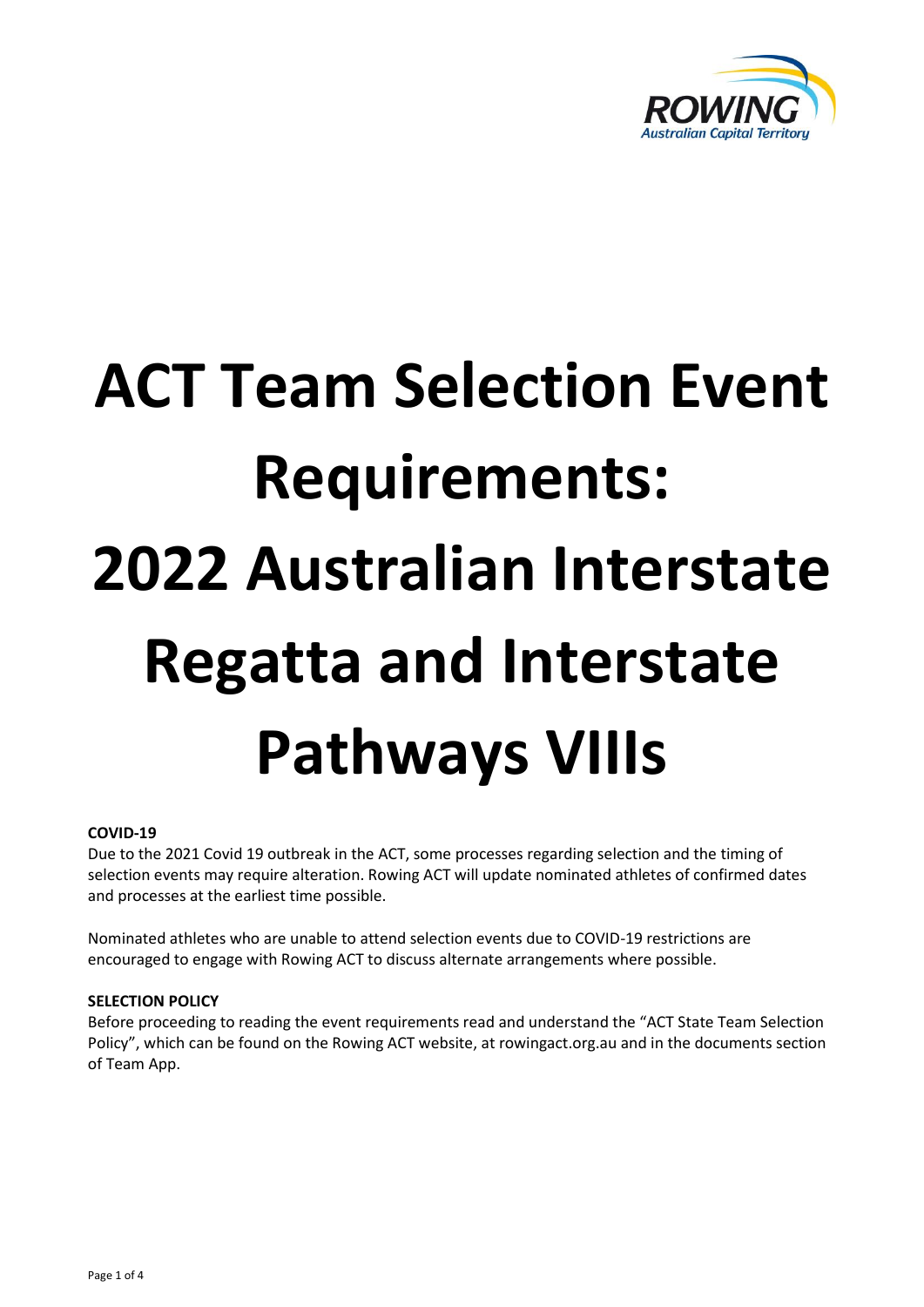# **PROCESS 1: SENIOR EVENTS AT THE AUSTRALIAN INTERSTATE REGATTA**

**Nomination due date:** 5.00pm Monday 6 December 2021 (includes athletes, coxswains and coaches)

Nominations to be made at <https://form.jotform.co/92647606084867>

#### **Event Requirements:**

*Athletes are required to attend ALL selection events unless listed as "Not compulsory". Athletes should wear their Club uniform at ALL selection events.* 

| <b>Date</b>                | Event                                                                                                                                                                                    | Location                               | <b>Other Info</b>                 |
|----------------------------|------------------------------------------------------------------------------------------------------------------------------------------------------------------------------------------|----------------------------------------|-----------------------------------|
| 19 November 2021           | <b>RACT Time Trial (Not compulsory)</b>                                                                                                                                                  | Lake Burley Griffin                    | Lwt $W: 62kg$<br>Lwt M: 75kg      |
| 10 December 2021           | <b>RACT Time Trial / National Time Trial</b>                                                                                                                                             | Lake Burley Griffin<br>or Nepean River | <b>Lwt W: 62kg</b><br>Lwt M: 75kg |
| 18 December 2021           | Senior squad athletes and squad coaches<br>announced                                                                                                                                     |                                        | M8+, W8+, ML4-<br>, WL4x          |
| 18-25 January 2022         | 2km Erg Test Window                                                                                                                                                                      | <b>ACTAS Boathouse</b>                 | Lwt W: 60.5kg<br>Lwt M: 73.75kg   |
| <b>31 January 2022</b>     | Closing date for State of Origin transfer requests                                                                                                                                       |                                        |                                   |
| 5-7 February 2022          | <b>NSW Championships</b><br>Senior squad members to compete.<br>Highest ranked in M1x, W1x, Para M1x and Para<br>W1x Championship events to be proposed for<br>selection in those boats. | Penrith                                | Lwt W: 59.0kg<br>Lwt M: 72.5kg    |
| 18 February 2022           | <b>ACT Crew Speed Order for Nationals Qualification</b>                                                                                                                                  |                                        |                                   |
| 25 February 2022           | <b>Team announced</b>                                                                                                                                                                    |                                        |                                   |
| 28 March - 3 April<br>2022 | <b>Australian National Rowing Championships</b>                                                                                                                                          | <b>SIRC</b>                            |                                   |

## **Senior Interstate Team Events:**

| Event                            | <b>Trophy</b>         |
|----------------------------------|-----------------------|
| Men's Eight                      | Kings Cup             |
| Women's Eight                    | Queens Cup            |
| Men's Lightweight Coxless Four   | Penrith Cup           |
| Women's Lightweight Coxless Quad | Victoria Cup          |
| Men's Single Scull               | <b>Presidents Cup</b> |
| Women's Single Scull             | Nell Slatter Trophy   |
| Men's PR3 Single Scull           |                       |
| Women's PR3 Single Scull         |                       |

# **PROCESS 2: YOUTH EVENTS AT THE AUSTRALIAN INTERSTATE REGATTA**

**Nomination due date:** 5.00pm Wednesday 27th January 2022 (includes athletes, coxswains and coaches)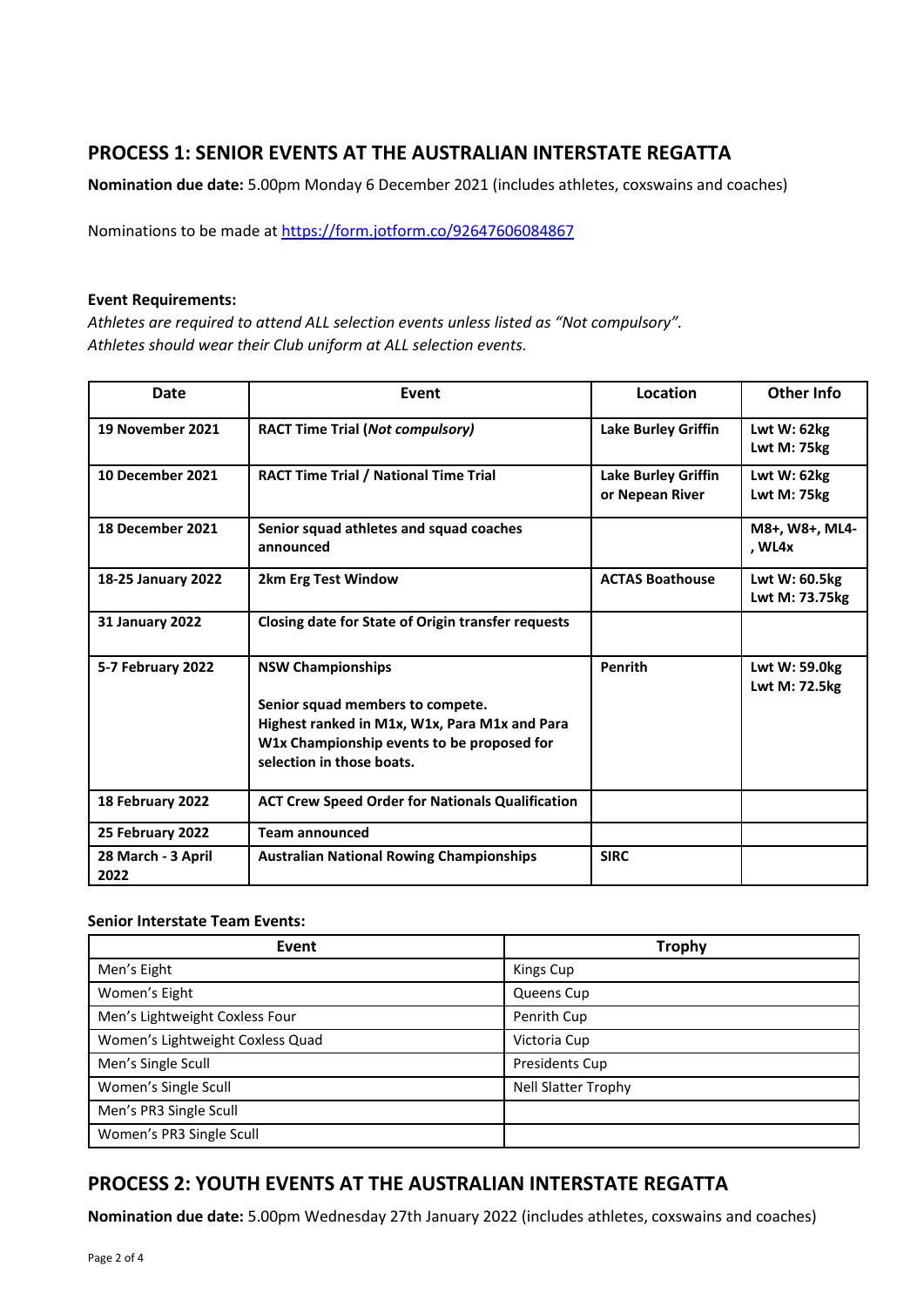Nominations to be made at *(insert link here)* 

## **Event Requirements:**

*Athletes are required to attend ALL selection events unless listed as "Not compulsory". Athletes should wear their Club uniform at ALL selection events.* 

| <b>Date</b>                             | Event                                                                                                                                                 | Location                                                                                                                           | <b>Other Info</b>                         |
|-----------------------------------------|-------------------------------------------------------------------------------------------------------------------------------------------------------|------------------------------------------------------------------------------------------------------------------------------------|-------------------------------------------|
| <b>May till September</b>               | <b>ACT Interstate Training Days.</b><br>*This event is encouraged but not<br>compulsory                                                               | <b>CGS Tuesdays. 5.30am</b><br>till 7.30am during Winter<br>and September.                                                         | <b>Summer Holiday</b><br><b>Dates TBC</b> |
| <b>October - March</b>                  | <b>ACT Interstate Training Days.</b><br>Regular attendance will enhance your<br>prospects of selection. Participation is<br>encouraged.               | First Tuesday of October,<br>November, December,<br>February, March.<br><b>CGS Tuesdays 4pm</b><br>arrival till 6pm<br>conclusion. | <b>Summer Holiday</b><br><b>Dates TBC</b> |
| 9-10 January 2022<br>$7:30am - 11:00am$ | <b>Under 21 and School Pathways</b><br>Selection Camp. Crew trialling and seat<br>racing as required. Rankings<br>determined as per selection policy. | <b>Lake Burley Griffin</b>                                                                                                         | Meet at CGS.                              |
| 10-31 January 2022                      | 2km Erg Test                                                                                                                                          | <b>ACTAS Boathouse, home</b><br>club or school                                                                                     | Scores to be<br>submitted<br>31/1/2022    |
| <b>31 January 2022</b>                  | Closing date for State of Origin transfer<br>requests                                                                                                 |                                                                                                                                    |                                           |
| Sunday 20 February 2022                 | <b>ACT Crew Speed Order for Nationals</b><br>Qualification                                                                                            | <b>Lake Burley Griffin</b>                                                                                                         | Meet at CGS.                              |
| 25 February 2022                        | <b>Team announced</b>                                                                                                                                 |                                                                                                                                    |                                           |
| 28 March - 3 April 2022                 | <b>Australian National Rowing</b><br>Championships                                                                                                    | <b>SIRC</b>                                                                                                                        |                                           |

## **Youth Interstate Team Events:**

| Event               | <b>Trophy</b>           | Age |
|---------------------|-------------------------|-----|
| Men's Youth Eight   | <b>Wilkinson Trophy</b> | U21 |
| Women's Youth Eight | <b>Bicentenary Cup</b>  | U21 |